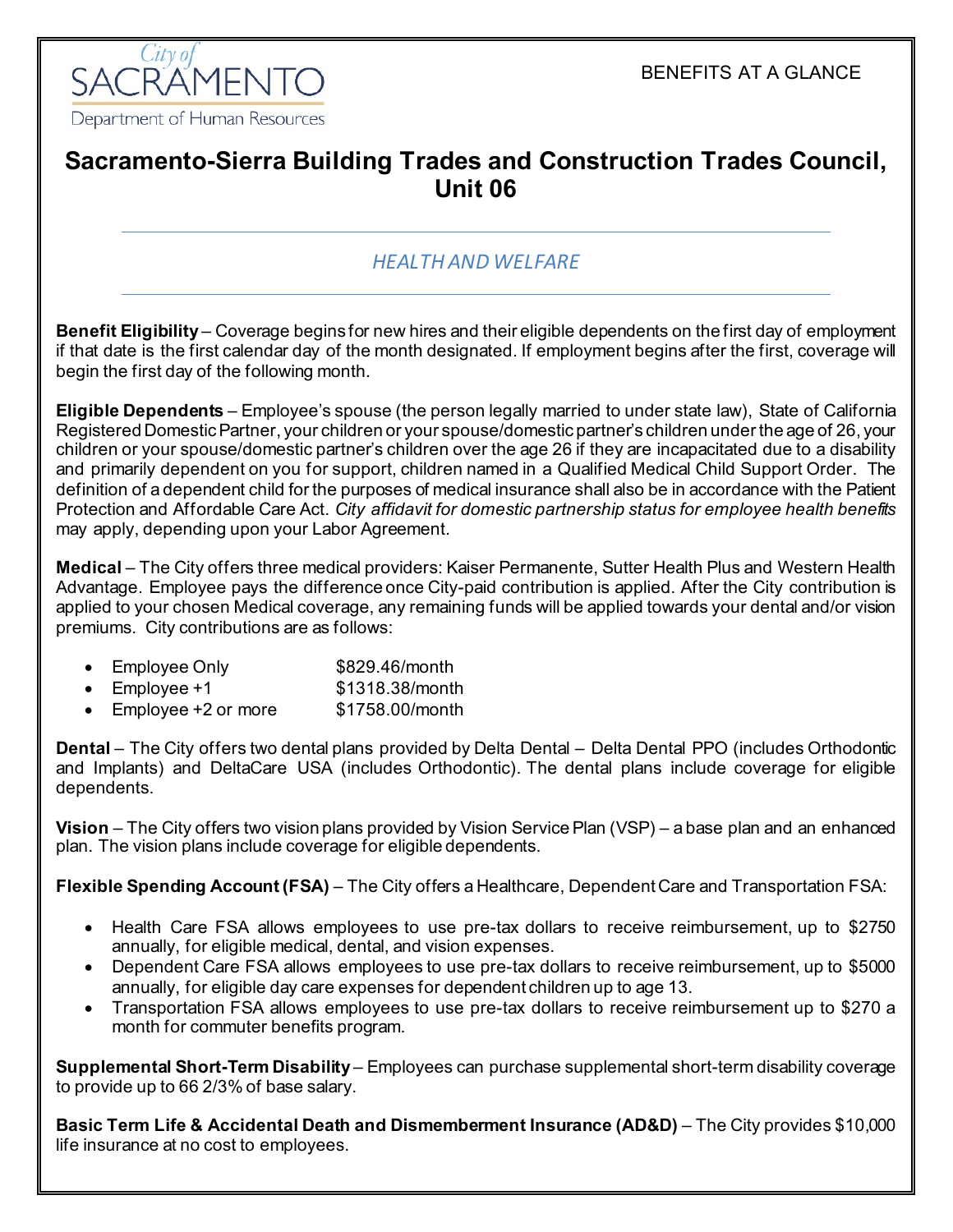**Supplemental Life and AD&D** – Available for employee purchase dependent upon Labor Agreement.

**Dependent Life Insurance** – Employees can purchase \$2,000 or \$5,000 life insurance for a spouse and/or child(ren) up to age 26.

**Workers' Compensation** – Employees are covered by the City's self-insured workers' compensation program.

**Aflac Insurance** –Employees can purchase Accident, Hospital Indemnity, or Critical Illness policies at the City's group rates.

**LegalShield & Identity Theft Protection** – Employees can purchase membership and have access to 24/7 expert legal advice, assistance on legal matters.

**Liberty Mutual Home and Car Insurance** – Employees are offered exclusive group savings and competitive rates.

#### *RETIREMENT AND DEFERRED COMPENSATION*

**California Public Employees' Retirement System** – The city contracts with the California Public Employees Retirement System (PERS): 2% @ 55 retirement formula for Classic PERS members and 2% @ 62 retirement formula for new enrollees to PERS. For more specific information, refer to th[e City's Labor Agreement](http://www.cityofsacramento.org/HR/Divisions/Labor-Relations/Labor-Agreements) for your Unit.

**Social Security and Medicare** – Both the City and the employee contribute 6.2% into Social Security and 1.45% into Medicare.

**401(a) Retirement Plan –** IRS Section 401(a) Plans shall be available to eligible employees and participation for eligible employees shall be mandatory. The eligible classification consists of Electrician Supervisor, HVAC Supervisor, Machinist Supervisor, Mechanical Maintenance Supervisor, Plumbing Supervisor, Structural Maintenance Supervisor, and Supervising Generator Technician. The City shall contribute two percent (2%) of salary and the employee shall contribute two percent (2%) of salary to the 401(a) Plan.

**Deferred Compensation Plan** – Enrollment in the City sponsored 457 Deferred Compensation Plan administered by Nationwide is voluntary. Contributions and earnings are tax deferred. Employees may enroll or change contributions once a month per IRS regulations. Employees can defer up to the annual amount fixed by the IRS. To allow for flexibility, the plan has loan and hardship withdrawal provisions. The City does not match employee contributions.

## *WORK/LIFE PROGRAMS*

**Employee Assistance Program (EAP)** – EAP is a confidential service available to employees and their family, and is a program designed to help with emotional health issues and everyday challenges. Administered by Mental Health Network, EAP is easy to use and paid for by the City. EAP member services provide a wealth of resources that can help employees lead a healthy, happy, and well-balanced life – including emotional health, wellness, and work and life services for employees and their covered dependents. Employees and each of their family member are eligible for five (5) in-person sessions or telephonic consultations, per issue, per calendar year.

**Transportation** – The City encourages the use of public transportation. Full-time City employees who use Sacramento Regional Transit are eligible to receive eighty percent (80%) City-paid monthly bus passes. Parttime City employees are eligible to receive fifty percent (50%) City-paid monthly bus passes. If using other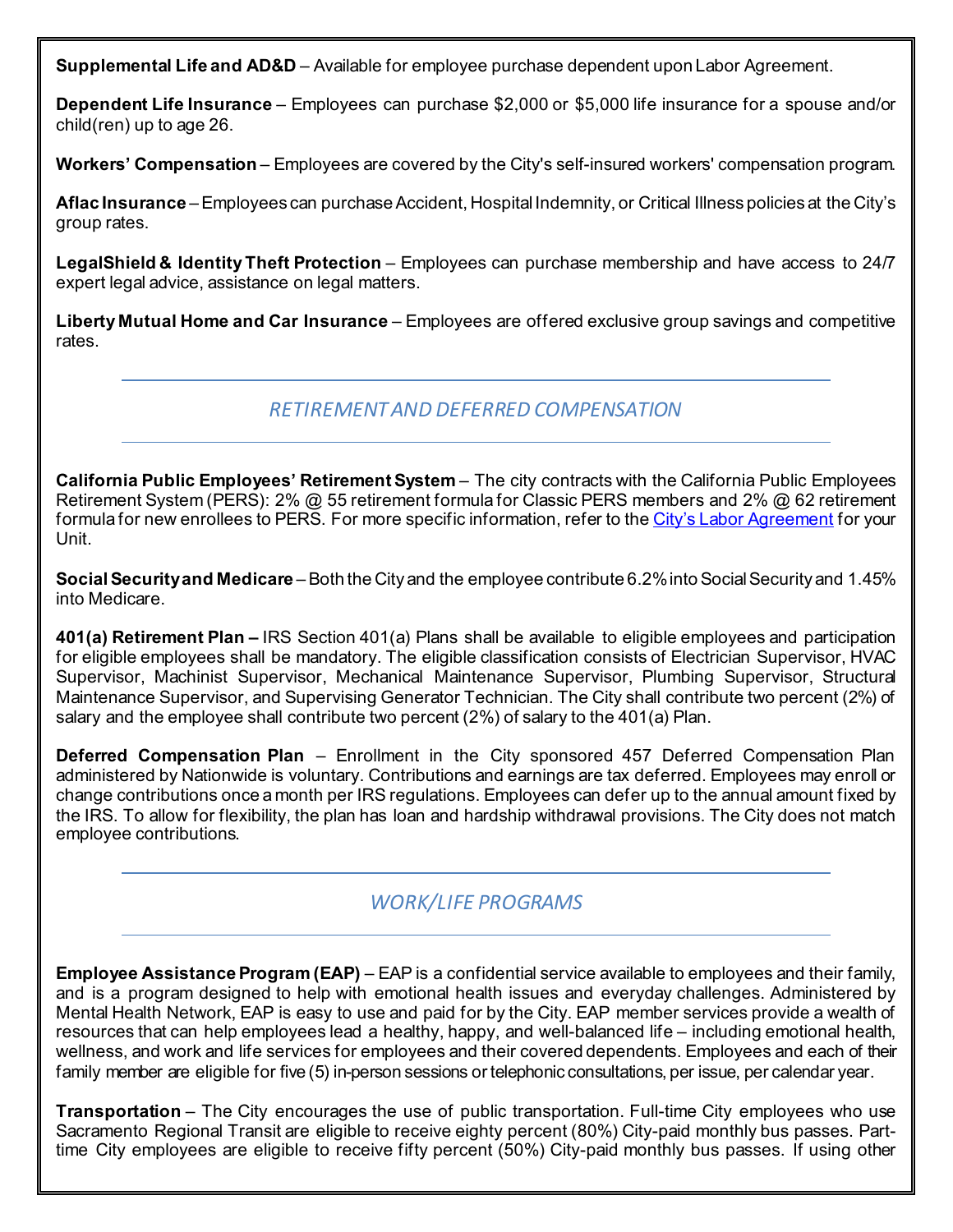transportation modes such as Amtrak, the City will reimburse eligible full-time employees eighty percent (80%) of the costs up to a maximum of \$120.00 per month and eligible part-time employees may be reimbursed fifty percent (50%) of the costs up to a maximum of \$120.00 per month.

Eligible full-time City employees who work in the downtown area shall also receive a transportation allowance of \$90.00 per month, and eligible part-time City employees shall receive a transportation allowance of \$60.00 per month.

**Holidays** – The City observes 13 official holidays and 2 floating holidays.

**Vacation** – Employees may accumulate up to a maximum of 480 vacation hours. Vacation accrual rate is based on years of service:

| Years of Service Vacation Earned |                   |
|----------------------------------|-------------------|
| $0$ to 5                         | 10 days/80 hours  |
| l 5 to 15                        | 15 days/120 hours |
| $16 +$                           | 20 days/160 hours |

**Sick Leave** – City employees accrue sick leave based on the number of regular hours worked. Full-time employees earn 96 hours of sick leave per year. There is no maximum accumulation.

**Personal Time Off (PTO)** – Employees receive the equivalent of twenty-four (24) hours of annual paid PTO after ten (10) years of full time service.

**State Disability Insurance (SDI)** – Eligible career employees who file for SDI benefits in accordance with applicable State of California rules and procedures may integrate such SDI benefits with their own leave balances.

**Other Leaves** – The City also provides the following paid and unpaid leaves: bereavement leave, Family and Medical Leave (FMLA), California Family Rights Act (CFRA), pregnancy disability, parental leave, jury duty, and military duty leaves.

## *ADDITIONAL INFORMATION*

**Longevity Pay**– Per Section 108 of City of Sacramento Charter, upon completion of twenty (20) years of service, an employee shall receive yearly thereafter a lump sum of \$100 in addition to said employee's regular compensation. Upon completion of twenty-five (25) years of service, an employee shall receive yearly thereafter a lump sum of \$200 in addition to said employee's regular compensation and in addition to the longevity allowance described above, for a total of \$300.

**Miscellaneous Allowances** – Please refer to the current Sacramento-Sierra Building Trades and Construction Trades Council (Rep Unit 06) Labor Agreement for specific details regarding Tool Allowance, Tool Insurance, Pneumatic and Battery Tool Repair, On-Call Pay, Call-Back Pay, Night-Shift Premium, Tuition Reimbursement, Required Licenses and Certifications, Continuing Education and Certificate Incentives.

**Uniforms** – The City agrees to provide five (5) uniform changes per week to employees in the Building Trades and Craft Unit (5-5-1), at no cost to the employee.

*Please refer to the current Sacramento-Sierra Building Trades and Construction Trades Council (Rep Unit 06) [Labor Agreement](http://www.cityofsacramento.org/HR/Divisions/Labor-Relations/Labor-Agreements) for additional information regarding terms and conditions of employment.*

*Want to know what a specific health, dental or vision plan will cover as well as the associated costs? Please visit the [Benefit Services Division](http://www.cityofsacramento.org/HR/Divisions/Benefits-Retirement) webpage to review summaries of benefits and coverage documents.*